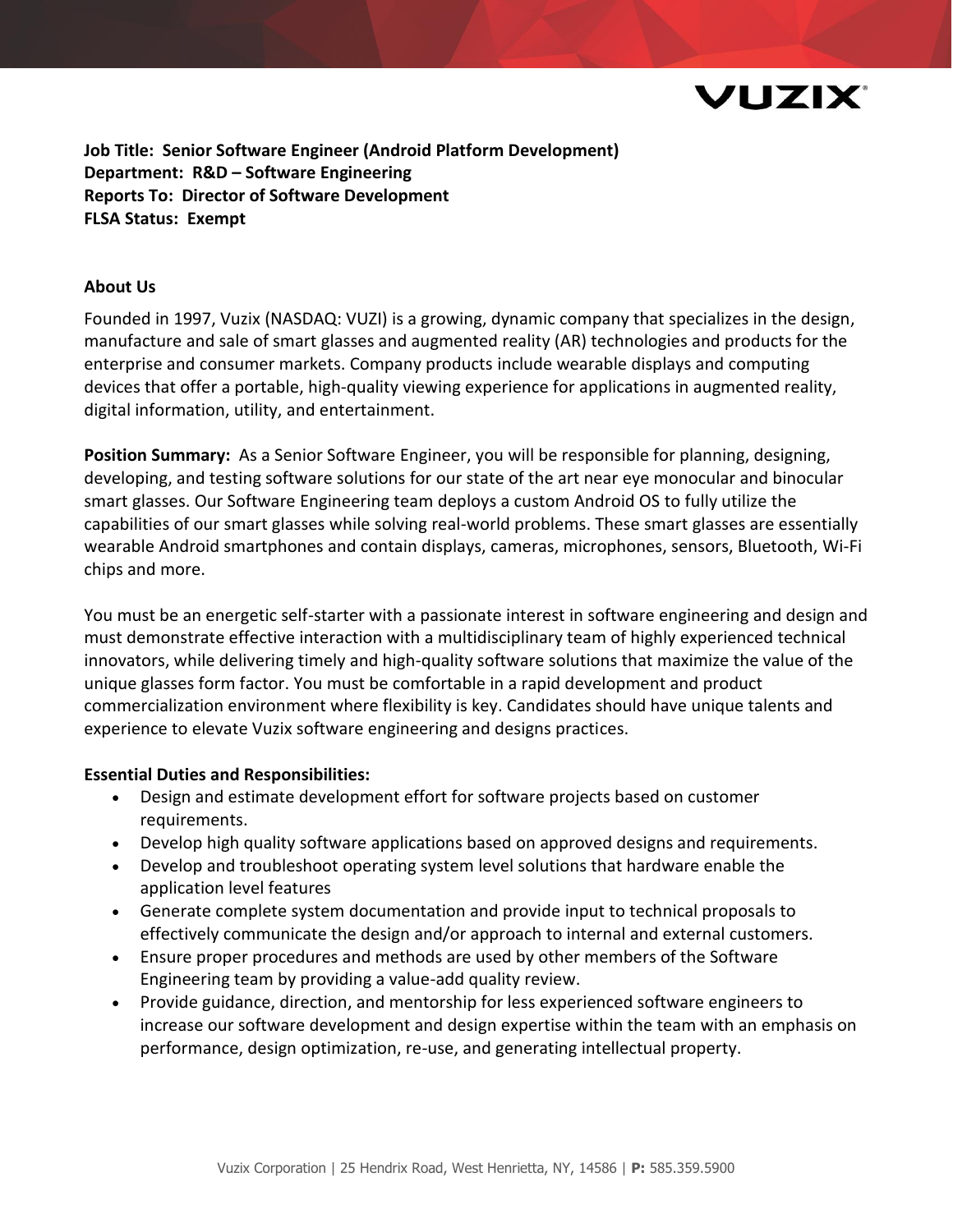

- Communicate with customers, suppliers, and internal management as the technical expert on projects to effectively interface with all facets of decision-making personnel and customer management.
- Ensure successful transition of projects to full scale customer deployment, including assisting technical support in analysis of field issues reported by end customers.
- Vuzix will give preference to local Rochester candidates but will consider remote candidates for this position. Remote candidates will be required to travel to Rochester for specific events and other face-to-face team collaboration as deemed appropriate by their manager.

## **Competencies:**

To perform this job successfully, an individual should demonstrate the following competencies:

- **Written Communication** Read and interpret written information effectively, write clearly and concisely, adapt writing style for different audiences.
- **Verbal Communication** Give focused attention to what others are saying, take time to understand what is being said and respond when appropriate without interrupting, speak clearly and effectively express ideas and opinions, adapt and react professionally in both positive or negative situations.
- **Teamwork & Collaboration** Balance team and individual responsibilities, consider others' views objectively and with openness to changing your own, give and encourage feedback, contribute to a positive team dynamic, prioritize team success over personal interests, work effectively across departments toward company goals.
- **Professionalism** Interact with others in a considerate manner, follow through on commitments, react well under pressure and preserve confidentiality, control emotions, and accept responsibility, maintain focus on solutions and treat others with respect and consideration regardless of their status or position.
- **Motivation & Initiative** Demonstrate persistence and ability to adapt to changes in daily workflow and overcome obstacles, ask for and offer help when needed, work independently when required, volunteer readily and look for ways to improve and create successful outcomes, positively contribute to overall work environment.
- **Respect & Integrity** Treat people with respect, work ethically and with honesty and integrity, inspire the trust of others, demonstrate appreciation and sensitivity for cultural differences, help promote inclusion and understanding of the value of diversity, embrace differences and support a harassment-free environment.

# **Minimum Qualifications:**

- Bachelor's or Master's degree in Computer Science or equivalent
- 4+ years of experience developing robust commercial or enterprise software applications
- 6+ months experience in Android Platform development at the OS level
- 4+ years of experience as a member of an agile scrum team
- Experience using Android SDK, Android NDK, and Android Studio
- C++ and Java for Android